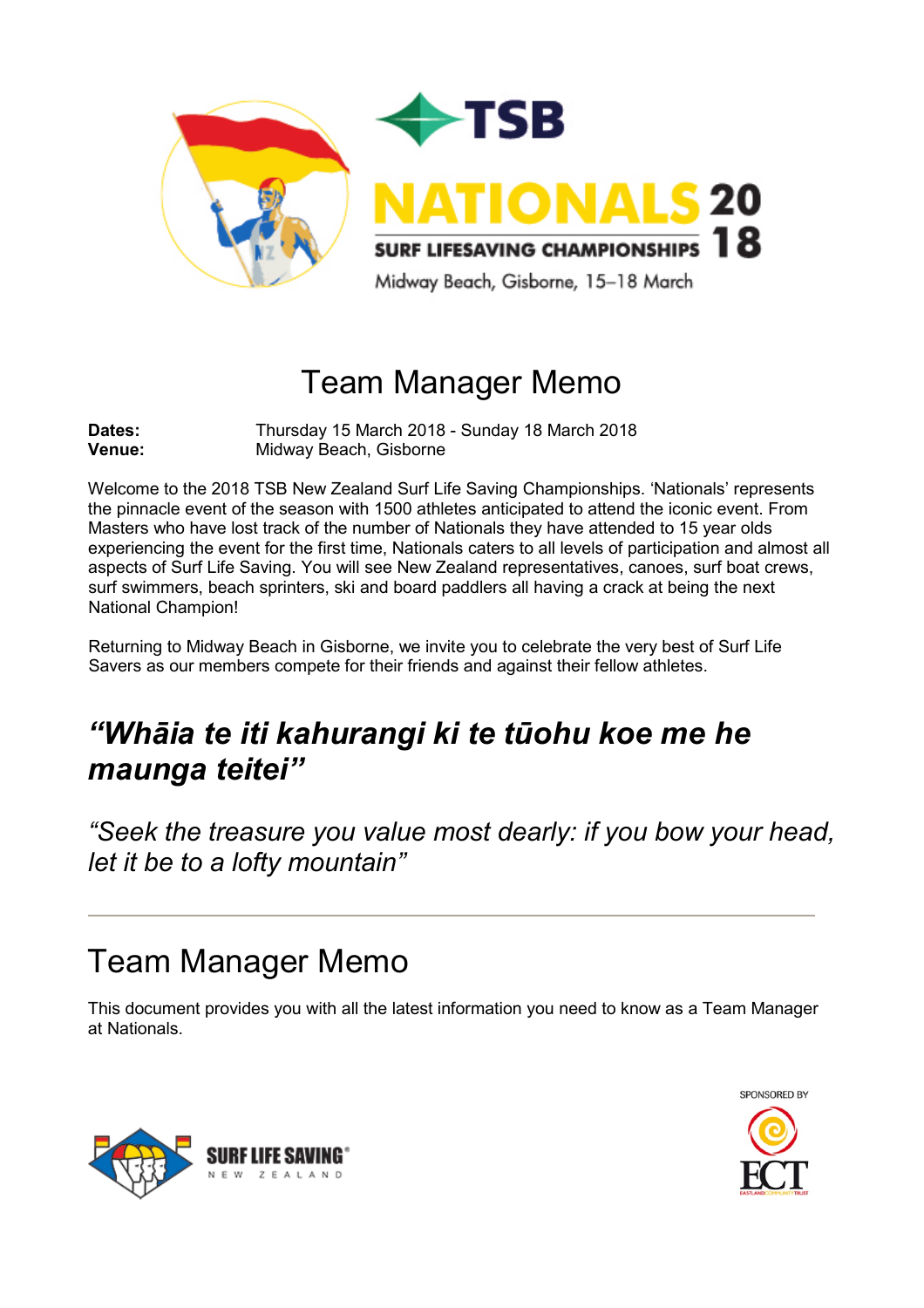## **Masters Registrations**

Masters registrations will be open from 5:00pm to 7:00pm on Wednesday 14 March 2018.

Individuals or Team Managers may confirm registrations at this point. Competitor wristbands and masters t-shirts will be provided. It will also provide the opportunity for competitors to RSVP to the Master Dinner, confirm any special dietary requirements and purchase additional tickets.

Additional tickets cost \$20.00 per person. Payment is by cash only.

### **Masters Dinner**

We invite all Masters to attend the dinner on Thursday 15 March from 5:00pm at Waikanae SLSC for a Beach BBQ. Please RSVP, confirm any special dietary requirements, and purchase additional ticket at the Masters Registrations.

Additional tickets cost \$20.00 per person. Payment is by cash only.

### **Event Programming**

#### **Revised Programme**

A revised programme can be found in Appendix Two [here.](http://www.surflifesaving.org.nz/calendar/2018/march/tsb-new-zealand-surf-life-saving-championships-(nationals)/) Please note that the Draft Programme continues to be subject to change due to a dependence upon the number of entries and surf/weather conditions.

#### **Boat and Canoe Registrations**

Boat and canoe registrations will now close at 7:00am each morning to allow sufficient time for these to be processed.

Crews may register at the Team Manager meeting on Thursday evening or by texting Michelle Newton on 027 459 8897.

### **Team Manager Meetings**

Please note that the venue for the Team Manager Meeting on Thursday night has changed. Please review the Team Manager Meeting times and venues below:

#### **Masters**

**Thursday 15 March 2018** Venue: PeppersCafe

#### **Opens**

**Thursday 15 March 2018** Venue: Midway SLSC

**Saturday 17 March 2018** Venue: Peppers Cafe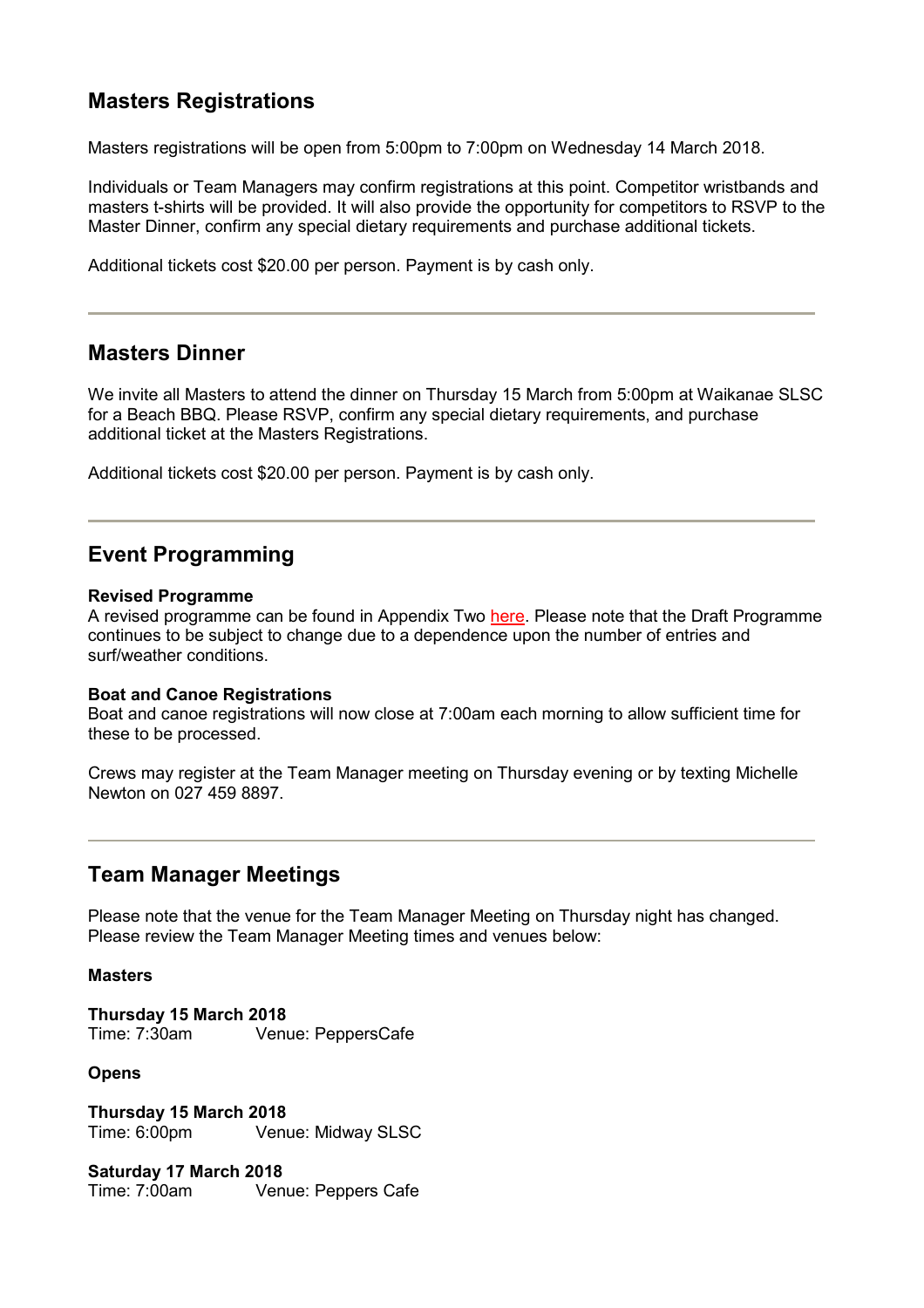## **Sunday 18 March 2018**

Venue: Peppers Cafe

Note: It is very important that only ONE representative from each club attends these meetings.

## **Radio-Frequency Identification Tags**

SLSNZ began the role out of RFID tags to U16 – Open division athletes at the ERCs in January 2018 with moderate success. One of the limiting factors experienced to date appears to be the reliability of the heat patches which were employed to attach RFID tags to existing hi-vis vests, with some clubs experiencing higher levels of failure of the heat patch than expected. However, those clubs with the new sewn in shoulder pockets have experienced a higher degree of reliability of the RFID tags. When RFID tags are used regularly by all athletes it significantly improves the marshalling process while also improving the procedures for the health and safety of athletes during large events.

With the introduction of RFID tags, the marshalling procedure will now change slightly. Athletes will need to enter the marshalling tent in single file so that their RFID tags can be scanned upon entry. Athletes without RFID tags will be manually recorded into the marshalling system as they enter the marshalling tent. Once the athletes have been assembled in the marshalling tent, only the names of absent athletes will be called. Any athlete not present at the end of this marshalling call will be likely be excluded from the event. Athletes will then be allocated heats and will again have their RFID tags scanned while assembled on the start line, and possibly again on completion of their race.

Those athletes that were issued RFID tags at the ERCS must ensure that the same tag/vest is worn at this years' TSB SLSNZ Championships. Athletes not present at this year's ERCS will be issued with an RFID tag prior to the event. This tag must be either placed inside the pocket of new vests and sewn closed, or have a material patch sewn around the RFID tag to hold it in place under the left front shoulder strap of vests.

#### **Masters Competitors**

RFID Tags are not required to worn by Masters Competitors.

#### **Boat and Canoe Competitors**

RFID Tags are not required to worn by Boat and Canoe Competitors.

### **Clarification of Scrutineering requirements for Nationals**

Following the 2017 SLSNZ National Championships where scrutineering took place for the first time in 12 years, Sport Circular 17-SC02 was distributed on 31 July 2017 to all club administrators and chairpersons for distribution to their club members, advising competitors of the 2018 scrutineering requirements. Subsequent to this circular, between October and December 2017, SLSNZ became aware of a range of non-compliance issues associated with a range of boards and skis across at least five manufacturers.

Consequently, SLSNZ estimated that in excess of 150 noncompliant craft may unknowingly be presented for competition at the TSB 2018 SLSNZ Championships, which might result in unprecedented numbers of disqualifications, if not addressed prior to this event. In order to prevent any surprise disqualifications at this years' TSB 2018 SLSNZ Championships, SLSNZ issued Sport Circular 18-SC01 to all club administrators and chairpersons for distribution to clubs members. This circular advises competitors of SLSNZ's recent discovery of noncompliance issues and the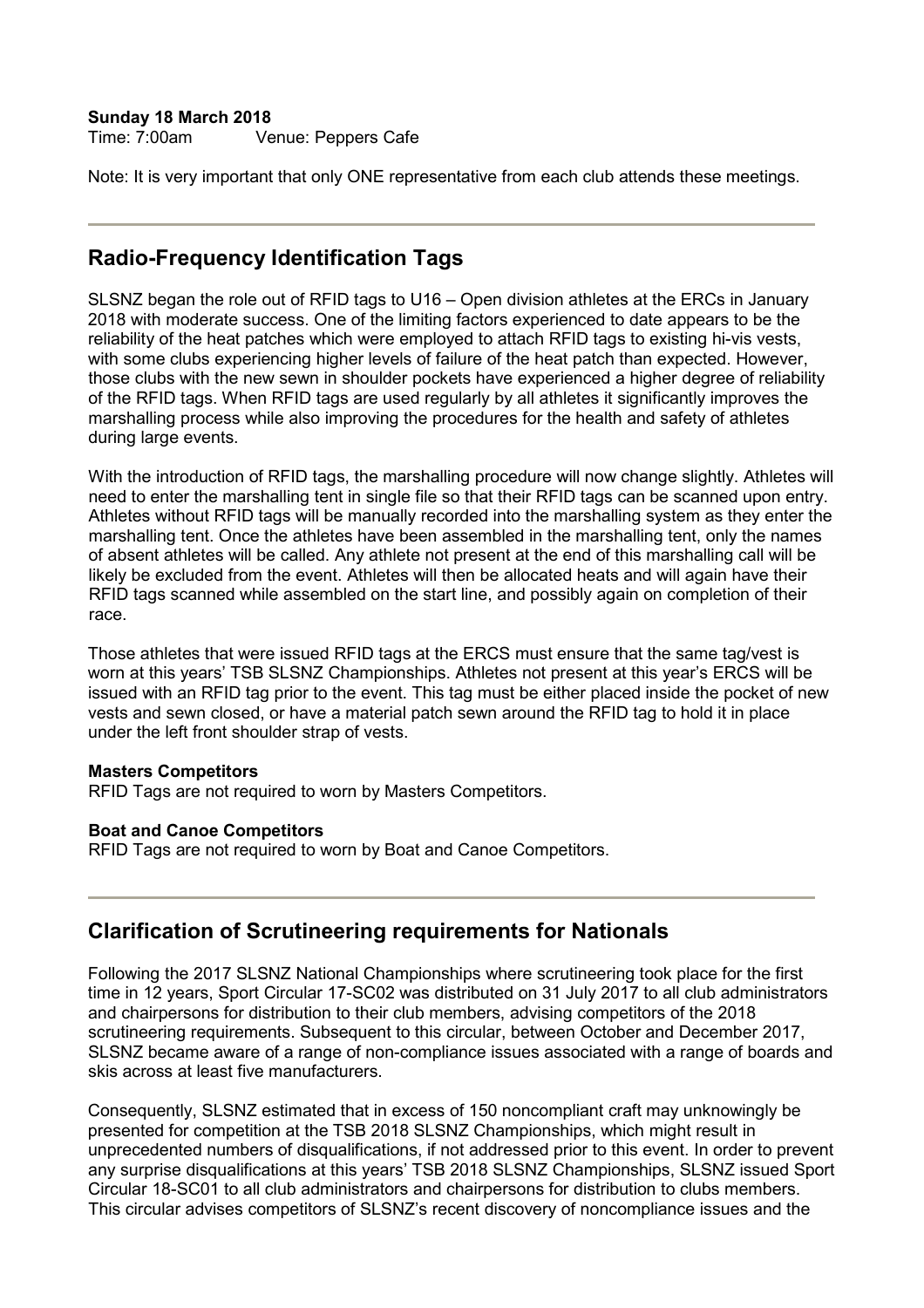steps to be taken to manage and remedy these noncompliance issues, up to and including the 2018/19 season.

SLSNZ recognises that individuals and clubs may have purchased new boards and skis in good faith, assuming they meet the SLSNZ specifications, particularly if they have a SLSA approved manufacturers decal/sticker. Additionally, some boards and skis have a range of old scrutineering stickers issued for previous events, adding to expectations that these craft have previously meet the specifications of SLSNZ. However, scrutineering stickers are generally only valid for a single event as modifications, wear and tear, breakages or repairs can quickly render a craft noncompliant, hence past scrutineering stickers are not accepted as evidence of current compliance.

In short, what this means for ski and board competitors is;

- Ensure that all boards and skis are weighed (must be dry and clean prior to weighing) using the competitors weigh station provided in the scrutineering area prior to racing, and if underweight add additional weight in order to bring these craft up to the minimum weight requirement. Snap-lock bags filled with sand will be available to assist individuals and or clubs to bring craft up to the specified weight. Boards and skis found to be underweight as a result of random scrutineering will result in the disqualification of that competitor, and forfeiture of any points or medals to the competitor.
- Boards or skis found to be non-compliant during random or voluntary scrutineering due to known design, length, width or rocker related issues alone, that can only be remedied by the manufacture, will have automatic limited dispensation to compete in SLSNZ events until the end of the 2018/19 season, after which time SLSNZ will confirm its position on the use or not of noncompliant craft for subsequent seasons.
- Prior to any individual race, individuals and clubs are responsible for ensuring that all equipment, including but not limited to paddles, boards, skis, boats and canoes are in safe condition e.g. free from any sharp or jagged edges; incomplete repairs; broken or cracked surfaces that may reduce their structural integrity, or increase the risk to users. SLSNZ appointed scrutineers will also be able to assess your craft if voluntarily presented for scrutineering for safety compliance as part of the comprehensive scrutineering process.

SLSNZ seeks the assistance of all board and ski owners to have all craft scrutineered wherever practicable, so that SLSNZ can develop an accurate register of all noncompliant craft, so that SLSNZ can assist board and ski owners to seek a solution for the various non-compliant issues identified to date.

Please note that most boards that fail scrutineering due to sharp fins or other sharp (worn) surfaces. To reduce time waiting for scrutineering, please ensure that you have checked your board for any such defects and remedy them prior to scrutineering. Likewise, skis commonly fail for similar reason, and or due the absence of, or a non-functioning quick release system for the foot straps. All skis manufactured after Dec 2016 are required to have a functioning quick release system on foot straps. Velcro alone does not meet this requirement. Again, please ensure that your ski is safety compliant prior to scrutineering to avoid unnecessary delays.

Scruntineering will be available during the following times:

**Wednesday 14 March** 3:00pm to 6:00pm

**Thursday 15 March** 7:00am to 6:00pm

**Friday 16 March** 7:00am to 3:00pm